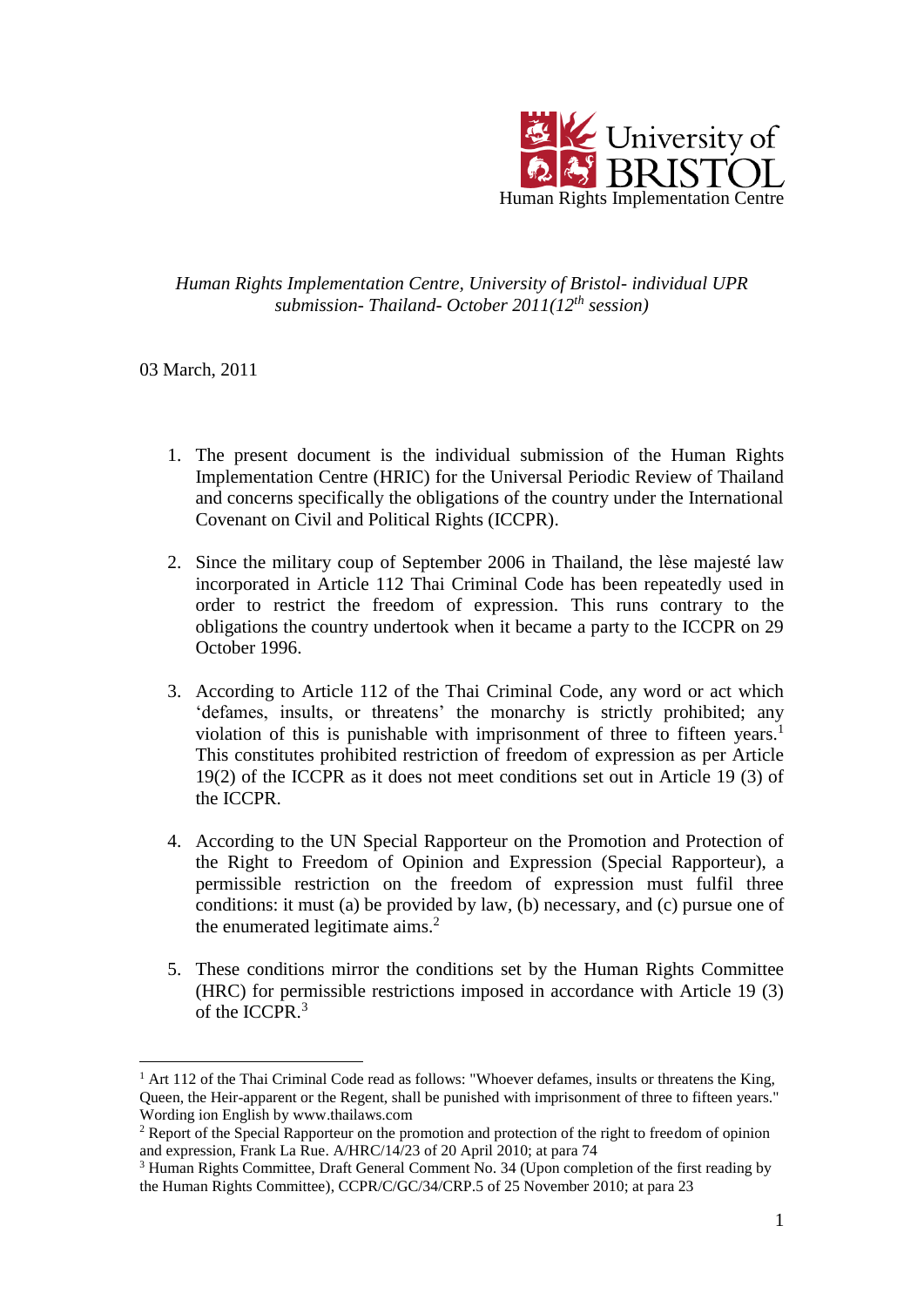- 6. Consequently, any restrictions imposed upon the freedom of expression must be firstly be provided for by law. The HRC has however clarified that for a norm to be characterised as 'law' for the purposes of Article 19(3) of the ICCPR, it must be formulated with sufficient precision to enable an individual to regulate his/ her conduct in accordance with it; it must be made public and may not confer unfettered discretion for the restriction of freedom of expression on those charged with its execution. 4
- 7. This also reflects the approach adopted by the Special Rapporteur who notes that the 'law imposing restrictions must be accessible, concrete, clear and unambiguously understandable for everyone'.<sup>5</sup>
- 8. Article 112 of the Criminal Code violates the requirements set by both the HRC and the Special Rapporteur as the provision employs vague language and there are no definitions provided as to what constitutes 'defamation' or 'insult'. Therefore it remains unclear which acts would violate the lèse majesté law. Moreover according to the Special Rapporteur, in 2009 the Thai Government promised that its Ministry of Justice would 'draw up standard operation procedures so that the public knows the boundaries of this law'.<sup>6</sup> However to the date there is no information in public domain whether such operational procedures have been drawn up.
- 9. The uncertainty that surrounds the precise content of the prohibition contained in Article 112 of the Criminal Code means that the implementation of the provision is open to abuse. In fact, in November 2009 the Thai Government itself recognized to the Special Rapporteur that 'that there have been problems with the enforcement of the lèse-majesté law, which have led to its abuse'<sup>7</sup>. The Prime Minister has publicly stated that 'the problem with this law is more with its enforcement over the last few years, where the law has often been abused or too liberally interpreted'.<sup>8</sup>
- 10. Consequently, the broad formulations adopted in Article 112 of the Criminal Code, coupled with the lack of any further operational guidelines as to the content of the terms employed, breaches the condition required by the HRC and the Special Rapporteur that any restrictions on freedom of expression must be prescribed by law.
- 11. Furthermore, for a restriction imposed on freedom to expression to meet requirements of Article 19 (3) of the ICCPR, it must pursue one of the two legitimate aims stated in the provision: (a) respect of the rights or reputations

1

<sup>4</sup> Human Rights Committee, Draft General Comment No. 34 (Upon completion of the first reading by the Human Rights Committee), CCPR/C/GC/34/CRP.5 of 25 November 2010; at para 26

<sup>&</sup>lt;sup>5</sup> Report of the Special Rapporteur on the promotion and protection of the right to freedom of opinion and expression, Frank La Rue. A/HRC/14/23 of 20 April 2010; at para 79 (d)

<sup>6</sup> Report of the Special Rapporteur on the promotion and protection of the right to freedom of opinion and expression, Frank La Rue. A/HRC/14/23/Add.1 of 26 May 2010; at para.2398

<sup>7</sup> Report of the Special Rapporteur on the promotion and protection of the right to freedom of opinion and expression, Frank La Rue. A/HRC/14/23/Add.1 of 26 May 2010; at para 2398;

<sup>8</sup> *Thai Prime Minster's visit to Hong Kong. Question and Answer session.* Answer of the Thai PM to the question of "Le Monde" concerning Lese Majeste. 15 May 2009. Available at: [http://www.hk](http://www.hk-thai.com/hkthai/jsp/en/news/news.jsp)[thai.com/hkthai/jsp/en/news/news.jsp](http://www.hk-thai.com/hkthai/jsp/en/news/news.jsp)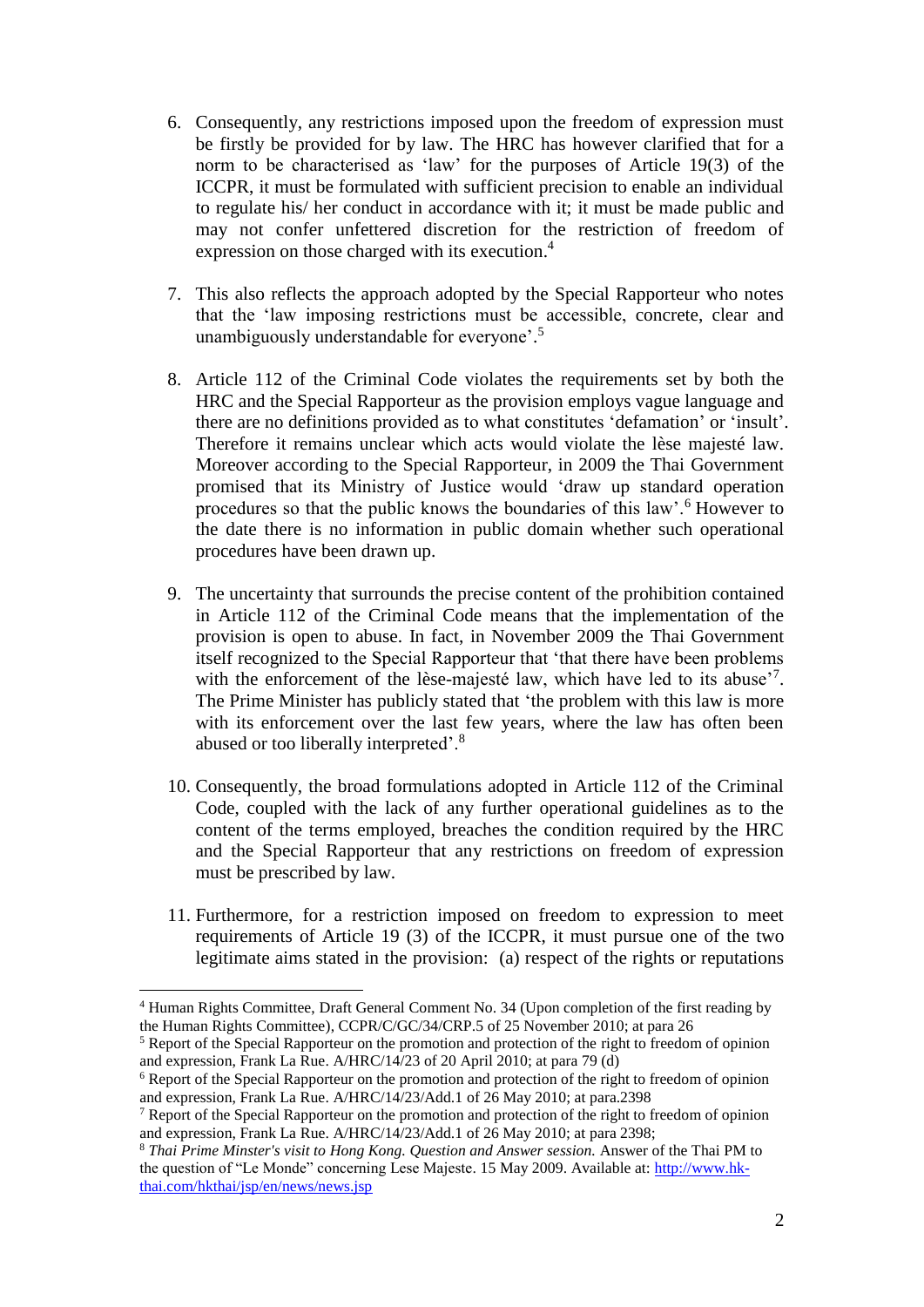of others; or (b) the protection of national security or of public order (ordre public), or of public health or morals.

- 12. The Thai government argues that the lèse majesté is necessary for the Thai national security as the monarchy is one of Thailand's principal institutions under the Constitution<sup>9</sup> and thus meets the requirements set forth in Article 19(3) of the ICCPR.
- 13. The HRC however states that when a government is invoking one of the legitimate grounds for imposing a restriction upon the freedom of expression, it must demonstrate 'in specific and individualised fashion the precise nature of the threat and the necessity of the specific action taken, in particular by establishing a direct and immediate connection between the expression and the threat'. <sup>10</sup>
- 14. Therefore the explanation advanced by the Thai government to the Special Rapporteur whereby an abstract, general situation is described as a danger to the national security, does not meet the requirements set by the HRC. The act in question has to fulfil the condition that the life of the nation is threaten by a particular act of lèse majesté and this has to be established in every single case separately before such actions as censorship or bringing charges in accordance with Article 112 can take place.
- 15. Consequently by falling to determine the necessity in an individual fashion as required by the HRC, Thailand is failing to fulfil the requirement of necessity as prescribed by Article 19(3) of the ICCPR.
- 16. Moreover, Article 112 of the Thai Criminal Code criminalizes any defamation of the monarchy. However, according to the Special Rapporteur, the requirement of necessity embodied in Article 19(3) of the ICCPR means that any restrictions upon the freedom of expression 'must be kept to the minimum necessary'.<sup>11</sup> In fact, the Special Rapporteur has specifically objected to the criminalization of defamation and 'therefore encourages all efforts to decriminalize acts considered to be acts of defamation and to make civil liability proceedings the sole form of redress for complaints of damage to reputation'. <sup>12</sup>
- 17. Additionally in its reply to the Special Rapporteur the Thai government argued that the necessity for Article 112 in its Criminal Code is justified under Article

<u>.</u>

<sup>&</sup>lt;sup>9</sup> Answer of the Thai Government to an urgent Appeal of the Special Rapporteur, Report of the Special Rapporteur on the promotion and protection of the right to freedom of opinion and expression, Frank La Rue. A/HRC/14/23/Add.1 of 26 May 2010; at para 2379

<sup>&</sup>lt;sup>10</sup> Human Rights Committee, Draft General Comment No. 34 (Upon completion of the first reading by the Human Rights Committee), CCPR/C/GC/34/CRP.5 of 25 November 2010; para 36

<sup>&</sup>lt;sup>11</sup> Report of the Special Rapporteur on the promotion and protection of the right to freedom of opinion and expression, Frank La Rue. A/HRC/14/23 of 20 April 2010; at para 77

 $12$  Report of the Special Rapporteur on the promotion and protection of the right to freedom of opinion and expression, Frank La Rue. A/HRC/14/23 of 20 April 2010; at para 83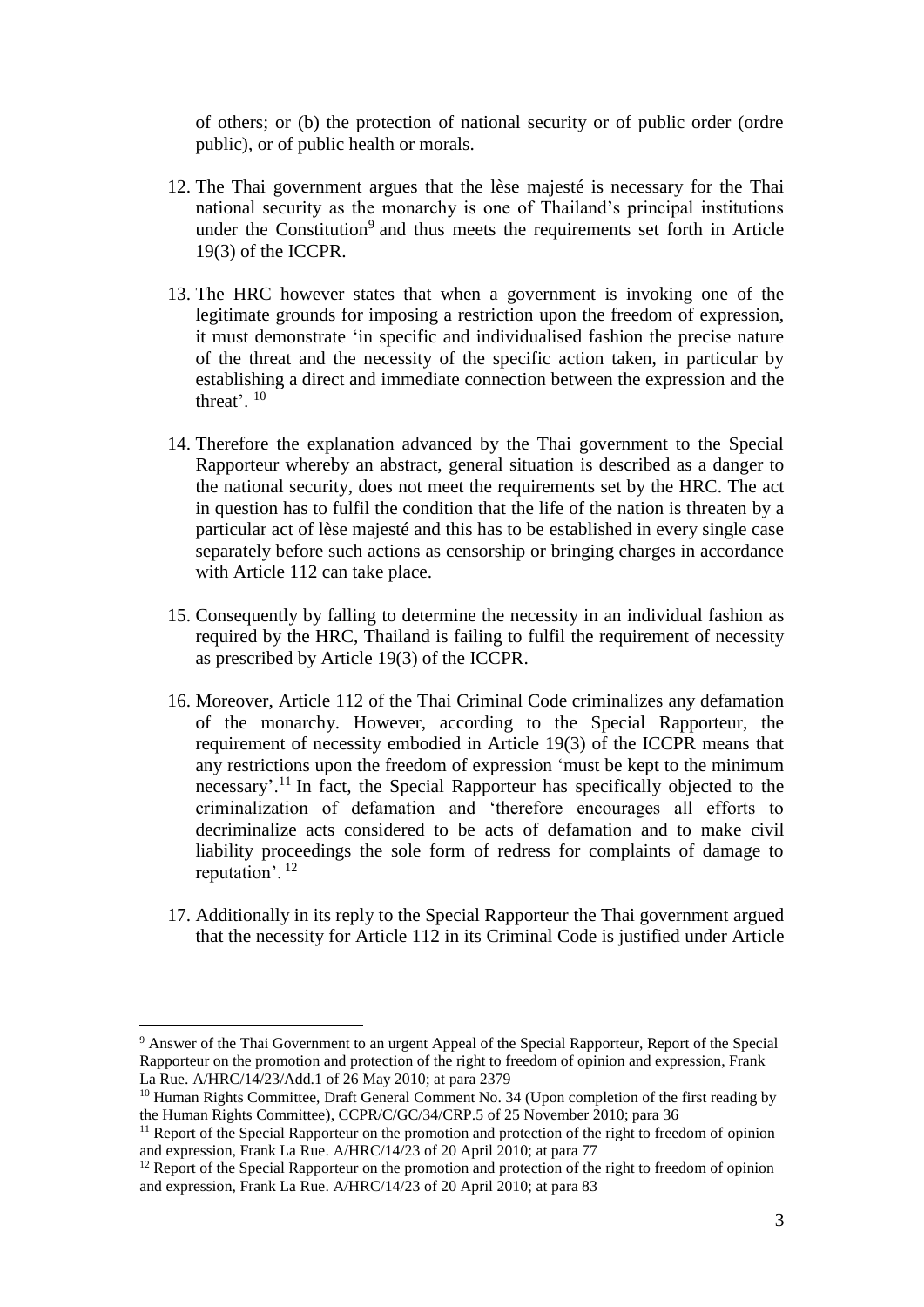19 (3) of the ICCPR as 'freedom of expression does not allow a person to verbally attack, insult or defame anyone, not to mention the Head of State'.<sup>13</sup>

- 18. The HRC however has clearly stated that public figures, including those exercising the highest political authority such as Heads of State and government, can be legitimately subjected to criticism and political opposition.<sup>14</sup> The Committee has thus concluded that 'the mere fact that forms of expression are considered to be insulting to a public figure is not sufficient to justify the imposition of penalties' <sup>15</sup> and imposing limitations upon the exercise of freedom of expression as guaranteed by Article 19 of the ICCPR.
- 19. The HRC in fact has clearly expressed its concern specifically regarding lèse majesté laws stating 'laws should not provide for more severe penalties solely on the basis of the identity of the person that may have been impugned'.<sup>16</sup>
- 20. The Special Rapporteur has also made it clear that 'public figures should tolerate a greater degree of criticism than ordinary citizens'. <sup>17</sup> Furthermore, when examining the reasons behind the permissible restrictions in accordance with Article 19 (3) of the ICCPR, the Special Rapporteur has made it clear that 'although limitations to the right to freedom of opinion and expression are foreseen in international instruments (…) these limitations were designed in order to protect individuals against direct violations of their rights. These limitations are not intended to suppress the expression of critical views, controversial opinions or politically incorrect statements'.<sup>18</sup>
- 21. Consequently, the HRIC would like to raise the following two issues for the consideration by the UPR:
	- a. Article 112 of the Thai Criminal Code violates obligations that Thailand has undertaken when becoming a party to the ICCPR, Article 19 specifically.
	- b. The lèse majesté law should be either abolished or amended so as to reflect the requirements of Article 19 of the ICCPR are per the practice of the Human Rights Committee and the UN Special Rapporteur on the Promotion and Protection of the Right to Freedom of Opinion and Expression:

1

<sup>&</sup>lt;sup>13</sup> Answer of the Thai Government, Report of the Special Rapporteur on the promotion and protection of the right to freedom of opinion and expression, Frank La Rue. A/HRC/14/23/Add.1 of 26 May, 2010; at para 2379 (2)

<sup>&</sup>lt;sup>14</sup> Human Rights Committee, Draft General Comment No. 34 (Upon completion of the first reading by the Human Rights Committee), CCPR/C/GC/34/CRP.5 of 25 November 2010; para 40

<sup>&</sup>lt;sup>15</sup> Human Rights Committee, Draft General Comment No. 34 (Upon completion of the first reading by the Human Rights Committee), CCPR/C/GC/34/CRP.5 of 25 November 2010; para 40

<sup>&</sup>lt;sup>16</sup> Human Rights Committee, Draft General Comment No. 34 (Upon completion of the first reading by the Human Rights Committee), CCPR/C/GC/34/CRP.5 of 25 November 2010; para 40

 $17$  Report of the Special Rapporteur on the promotion and protection of the right to freedom of opinion and expression, Ambeyi Ligabo. Mission to Azerbaijan. A/HRC/7/14/Add.3 of 19 February 2008; at para 71

<sup>&</sup>lt;sup>18</sup> Report of the Special Rapporteur on the promotion and protection of the right to freedom of opinion and expression, Ambeyi Ligabo. A/HRC/7/14 of 28 February 2008; at para 85